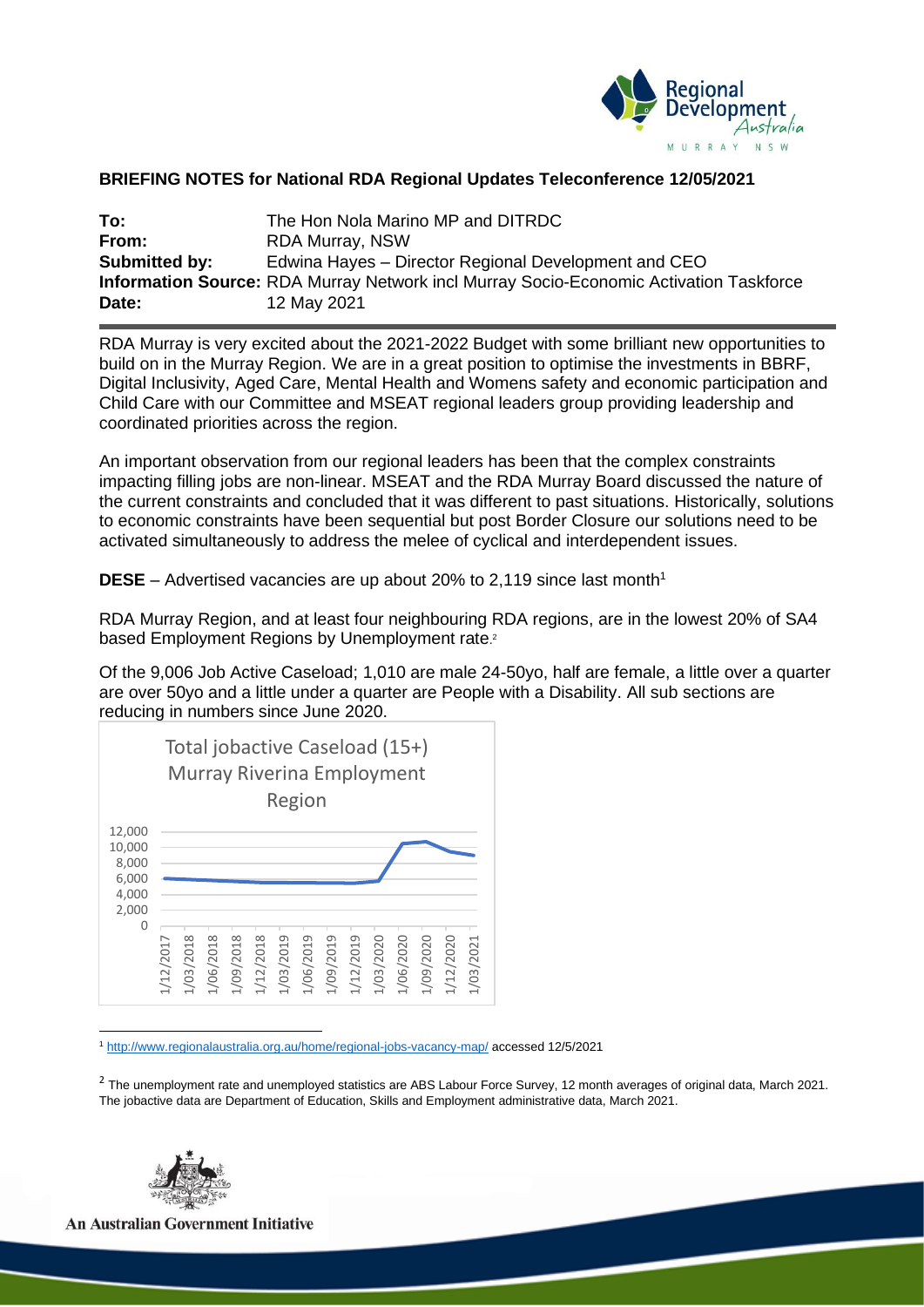

RDA Murray is working with Uni, TAFE, schools, NSW Training Services, DESE, Multicultural Sector Agencies and NFPs, Job Actives, Labour Hire and industry to connect people with jobs.

**DoHA Immigration -** –RDA Murray is responding to industry and community input and Budget 2021-2022 announcements providing advice to DoHA Immigration to Review Regional Migration VISA conditions to include onshore migrants who want to move to regions. This would fill skilled and other labour shortages and drive regionalisation of people from congested, higher unemployment areas moving to regions with jobs and welcoming communities.

**Communications** – Digital Connectivity – RDA Murray is tracking the launch of Starlink in our region with promises of double internet speeds and significant satellite quality improvements RDA Murray sees this will enable more capacity to activate the Digital Economy Strategy in our region.

**Infrastructure** – COVID Stimulus impacts - Master Builders report being in a better position to achieve HomeBuilder grant milestones since the extension and some easing of a number of constraints such supply and workforce.

- Albury-Wodonga Regional Deal anticipation for progress is high
- Nationally Significant Project input continues with Snowy 2.0, TransGrid Secure Energy and Inland Rail.

## **Investment, Jobs and Local Procurement**

RDA Murray is inviting investment in relocatable, Temporary Housing for seasonal workforce and projects to engage investors in our region. There are apple pickers camping rough in the Snowy Valleys Council Bushfire affected area and on-farm accommodation in the Euston area has been full since Jan 2020. Renewable energy development, primary industry processing, forestry and seasonal work across the region are being constrained by accommodation and lack of available workforce.

RDA Murray are developing multifaceted approaches to targeting Sydney and Melbourne outer suburban population to consider moving to the region. Working with partners in public and private sectors to improve online visibility and scope of opportunities to move to the region and take up jobs.

## RDA Activity Summary

-+++Migrant settlement support and Visa queries are high

-TAFE trades and apprenticeships, training enrolments are strong

-University Sector reform continues to address internal restructure and COVID impacts with strong strategic planning

-Work with ICN to improve local interaction and benefit from Snowy 2.0, Inland Rail and TransGrid Projects

-Rice Vesting review inout

-Industry consultations to inform focus for activity including manufacturing and construction Infrastructure Australia regional consultation conducted on Monday with private, public and -Support implementation of Aboriginal employment and procurement recommendations for local project and BAU ordering opportunities across local, state and federal fields.

-UTS Engineering Student internships connection made



**An Australian Government Initiative**